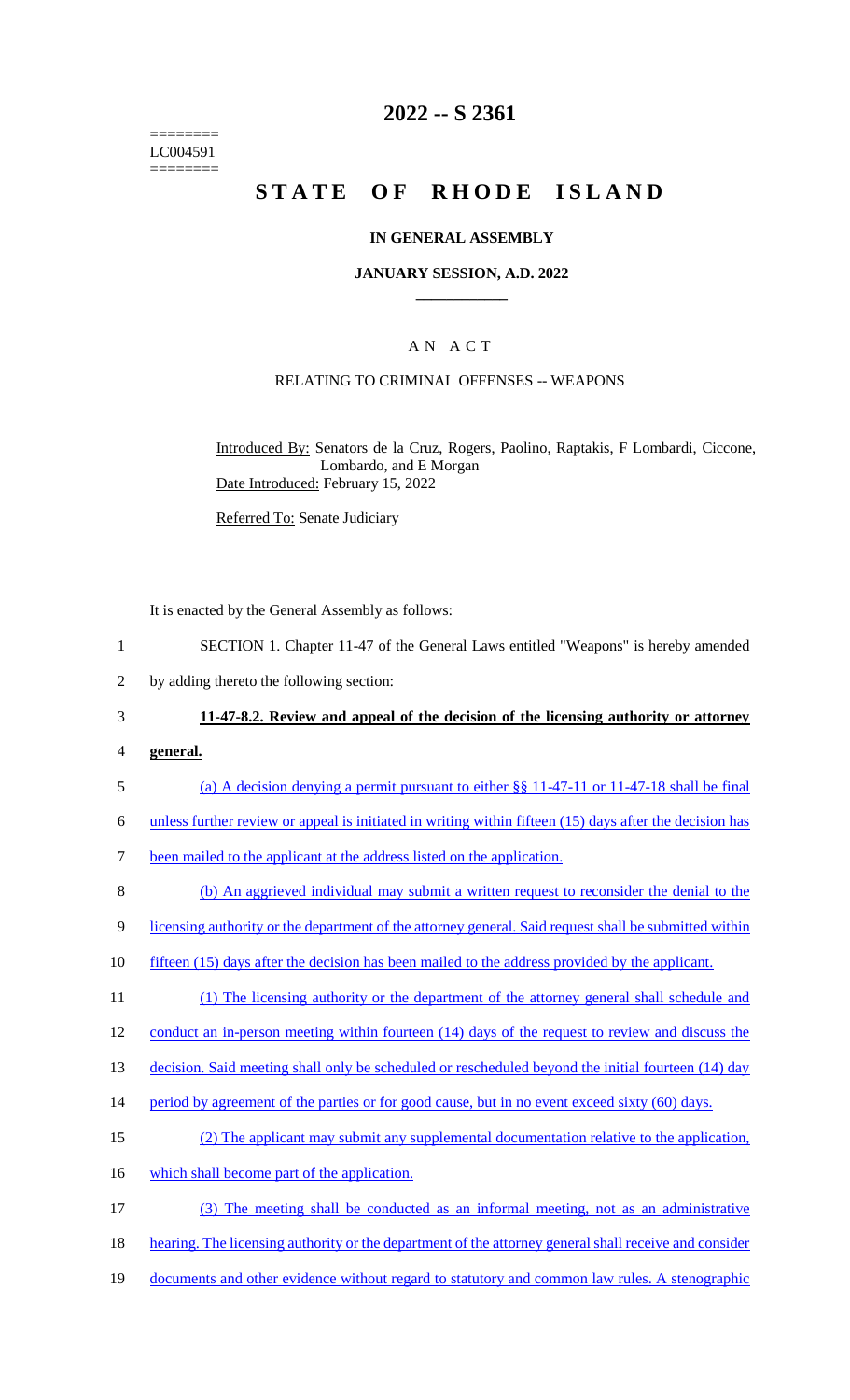- record, transcription, video, audio or other recording is only allowed by agreement of the parties. (4) The applicant may be represented at this meeting by an attorney. (5) The licensing authority or the department of the attorney general shall, within seven (7) days after the meeting mail, a decision to the applicant granting or denying the application. Any denial shall be in writing and state with specificity the reason(s) and evidence upon which the denial was based and the rationale for the denial. (c) An aggrieved individual may submit an appeal of the decision denying a permit pursuant to either §§ 11-47-11 or 11-47-18 or of the decision of the request to reconsider to the superior court for the county in which the licensing authority or attorney general is located, in the 10 form of a miscellaneous petition, within fifteen (15) days after the decision has been mailed to the 11 applicant at the address listed on the application. (1) The petition for review shall state the grounds upon which review is sought but need 13 not be verified. (2) Upon appeal, the petitioner is entitled to a trial de novo before a justice of the superior 15 court without a jury. (3) Within thirty (30) days of the notice of appeal the licensing authority or attorney general shall provide a full, complete and certified copy of the application and all submitted documents to 18 both the petitioner and the superior court. (d) Pursuant to chapter 3 of title 38, the request to reconsider and the appeal to the superior 20 court, shall not be deemed public. All documents, records and proceedings before the licensing 21 authority, the department of the attorney general and the superior court shall not be open to the 22 public, but may be accessed by law enforcement personnel to be used for law enforcement purposes only and shall otherwise remain otherwise confidential. (e) An applicant may have his or her hearing open to the public upon written request to the superior court. (f) The superior court may award reasonable attorneys' fees, costs and filing fees to the prevailing applicant if the court finds that there is no justiciable issue of either law of fact, or if the 28 licensing authority or the department of the attorney general did not have a good faith basis in the denial of the license or permit. SECTION 2. This act shall take effect upon passage.
	- ======== LC004591 ========